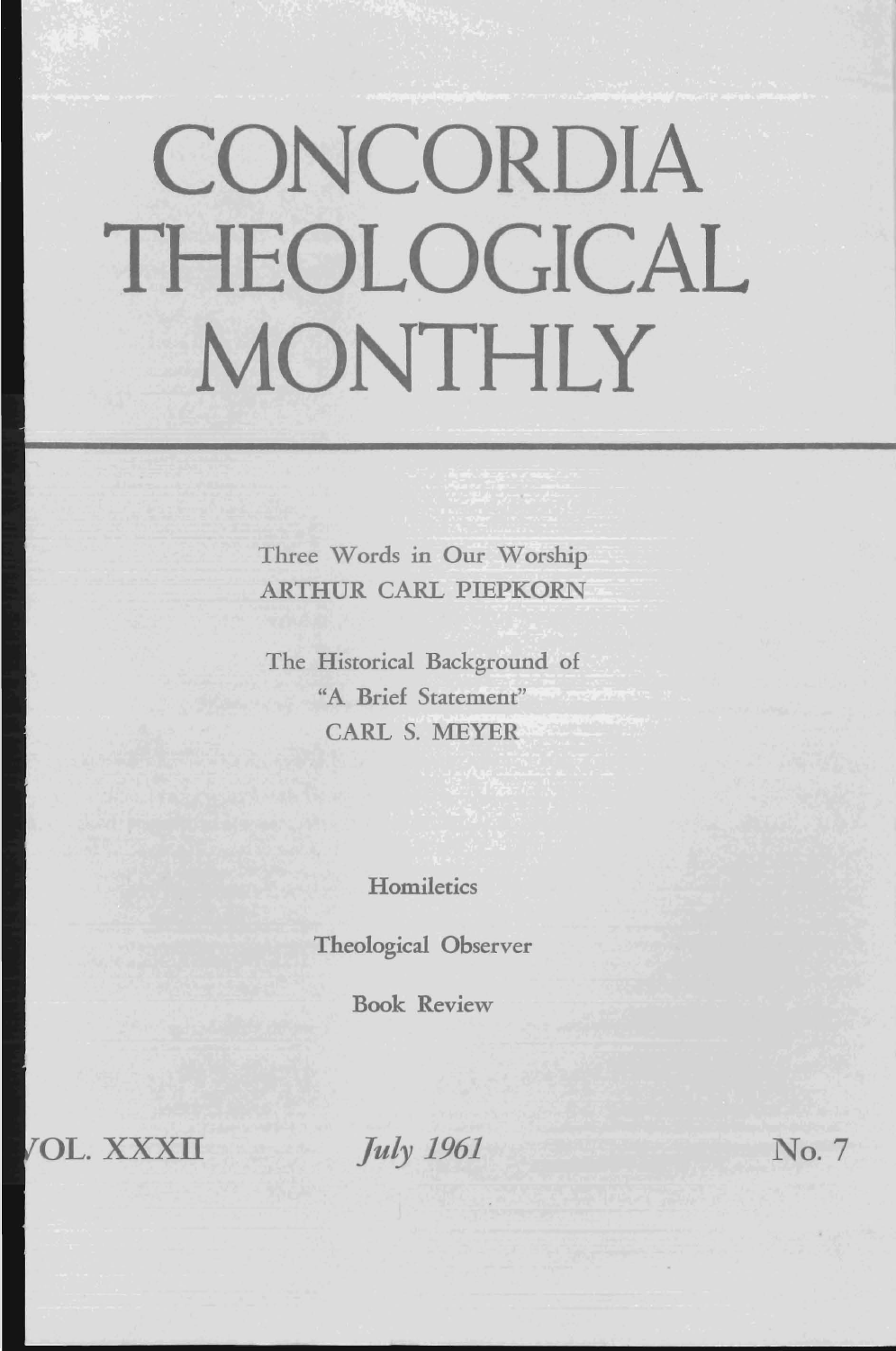# THE MODERN CHRIST

The *Church Quarterly Review,* London (April-June 1961), discusses the Christ of modern liberal Protestantism, and in the article we find the following penetrating analysis: "In a world that was gradually growing better and better by its own momentum what room was left for salvation, redemption, atonement, judgment? ... Here we have the clue to the reduced or humanitarian Christology characteristic of nineteenth-century liberal Protestantism. . . . The motive of liberal Protestantism that we have suggested was not of course made explicit. The line taken was something like this. Liberal Protestants asked themselves what was the relation between the life of Jesus of Nazareth and the Christ of St. Paul, of St. John, and of Catholic piety. Their answer was roughly this that the life of Jesus of Nazareth provided the basis for an ethical humanitarianism which became a mystery religion in contact with Oriental-Greek cults, with this important difference that for Christianity immortality was morally conditioned to an extent not found elsewhere. Liberal Protestantism did its best to get back to the Jesus of history, whose features were to be found in the Synoptic Gospels. The Christ of St. Paul and of the Fourth Gospel was not regarded as historic. Ostensibly this was because the Christology of St. Paul and of the Fourth Gospel, which emphasized the divinity of Christ, did not agree with that of the Synoptists; but we suggest that the real reason was that it did not conform to the philosophical presuppositions with which liberal Protestantism approached the Christological problem. Such a suggestion is not easy to justify directly, but here is what looks like a confirmation of it. Even in the Synoptists liberal Protestantism found a good deal that was not consistent with their reduced Christology. Instead of attributing this difficulty to the arbitrary mold into which they were trying to fit the Synoptic data, they attributed it to the intrusion of Paulinism into the Synoptic tradition."

# JOHN THEODORE MUELLER

### CHRISTIANITY AND OTHER FAITHS

*The Modern Churchman* (January 1961), under this heading, directs attention to the challenge of ethnic religions which Christianity faces today. More is being published on these awakening and aggressive religions in the Western world than ever before. The following are a few striking paragraphs.

"Even more significant is the revival and reformation of non-Christian religions. It is debatable how far this is a religious revival and how much of it is one aspect of nationalism; probably the two are inextricably mingled. But this only shows how much religion imbues cultures. In Turkey, scene of the greatest attacks on Islamic authority, recent years have seen a revival of Muslim practices: the call to prayer restored to Arabic after a short period in Turkish; the pilgrimage to Mecca, assisted by the government; the Prime Minister hailed as a holy man after his escape from an air accident, and camels sacrificed for him in the streets of Ankara and Istanbul. In Ceylon and Burma the strength of the Buddhist faith is seen in its reaction against privilege in education and government. In both Hinduism and Islam reforms are proceeding against caste, polygamy, and the like; that will make it impossible for the Christian to point an accusing finger at social abuses that were not necessarily implied in the religion, but made good debating points in the past.

"It is, then, no longer possible to ignore the existence of non-Christian religions or the reforms taking place in them. Recogni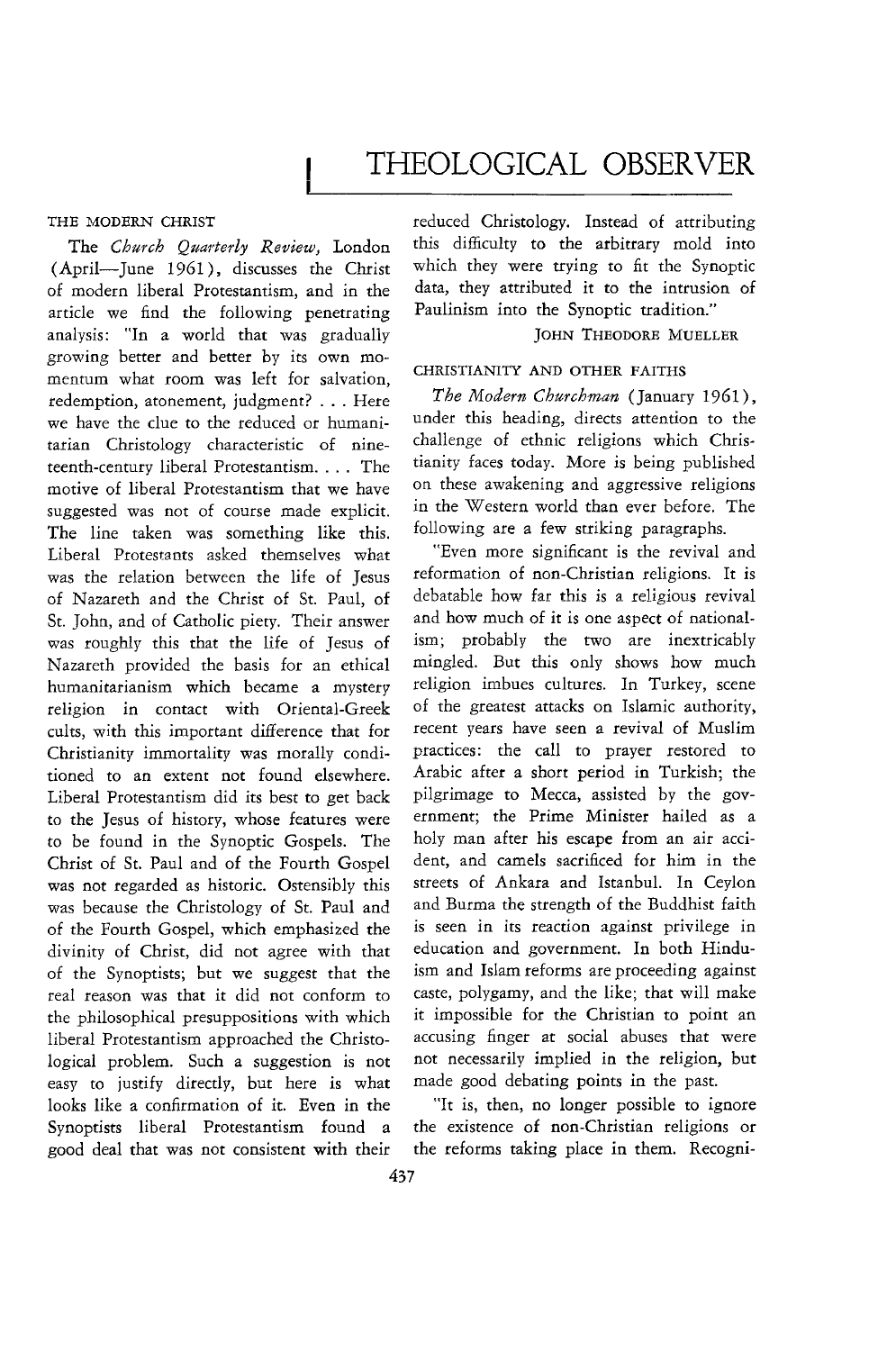tion of this fact is essential for Christian missions, but also for the church as a whole. The hard fact of the existence of different faiths, to which hundreds of millions of our fellow human beings are devoted, must be recognized. 'The evangelization of the world in this generation,' once the bold cry of the Student Christian Movement, has not been realized in any more than the general sense of preaching the Gospel in nearly every land and making groups of converts in the more favorable ones. This is not meant to deny the missionary task of the church, which has been implicit since the first century, but different methods are needed; and certainly it must be seen that Islam, Hinduism, Buddhism, and the like are here to stay, at least yet for centuries.

"If we are judged by conduct, Christians have often been in error. When the World Peace Pagoda was opened in Rangoon in 1956, it was said that Western Christianity had proved itself a warlike faith, and the world needed Buddhism as the religion of peace. Someone has said recently that Russia need not spend money on anti-American propaganda in Asia; Hollywood does it much better for them. The cheap American films that flood Asia depict Western life as vulgar luxury, gross sensuality, and unrestrained violence. If that is the American way of life, and America is a Christian country [in the eyes of Oriental non-Christian peoples], then Hinduism or Buddhism are better religions by the fruits they produce. At least it is salutary to see ourselves as others see us."

### JOHN THEODORE MUELLER

### BRIEF ITEMS FROM THE

NATIONAL LUTHERAN COUNCIL

*Corby, England.* - English-speaking congregations associated with the Lutheran Council of Great Britain now have a national church organization for the first time.

The United Lutheran Synod in Great

Britain was formed at a constituting assembly here on April 16. Elected its first chairman was the Rev. William B. Schaeffer of London, a pastor of the United Lutheran Church in America, who serves as the Lutheran World Federation's senior representative in the United Kingdom.

Official delegates at the assembly represented a small constituency  $-$  only four fully organized congregations with a combined membership of about 300. However, the council's English-language congregational work is growing rapidly, and the step taken here is expected to provide a strong impetus to wider development.

Congregations associated with the 12-yearold council have a total constituency of some 32,000. But until recent years they have worshiped almost entirely in other European languages, since their people were first-generation immigrants or refugees from the continent. About ten such foreign languages are now used by Lutheran congregations in Great Britain, and Lutheran synodical organizations already exist among such diaspora groups as the Germans, Latvians, Estonians, and Poles. These synodical bodies are all larger than the new English-speaking one.

"The need for an English-language synod has been felt by members of the council for many years," Mr. Schaeffer said. "The synod will sponsor joint work in English in areas of Lutheran strength as a means of fostering local co-operation and providing a means to serve future generations of Lutherans."

Financial help for the development of English-language Lutheran work in England has been provided by the LWF Department of World Service, chiefly through the support of U. S. Pastors Schaeffer, Wegener, Stumme, Swantz, and others, who have served in the same posts. Mr. Schaeffer also serves a small English-speaking Lutheran group at High Wycombe.

Î.

÷

ŧ

The federation is also underwriting a new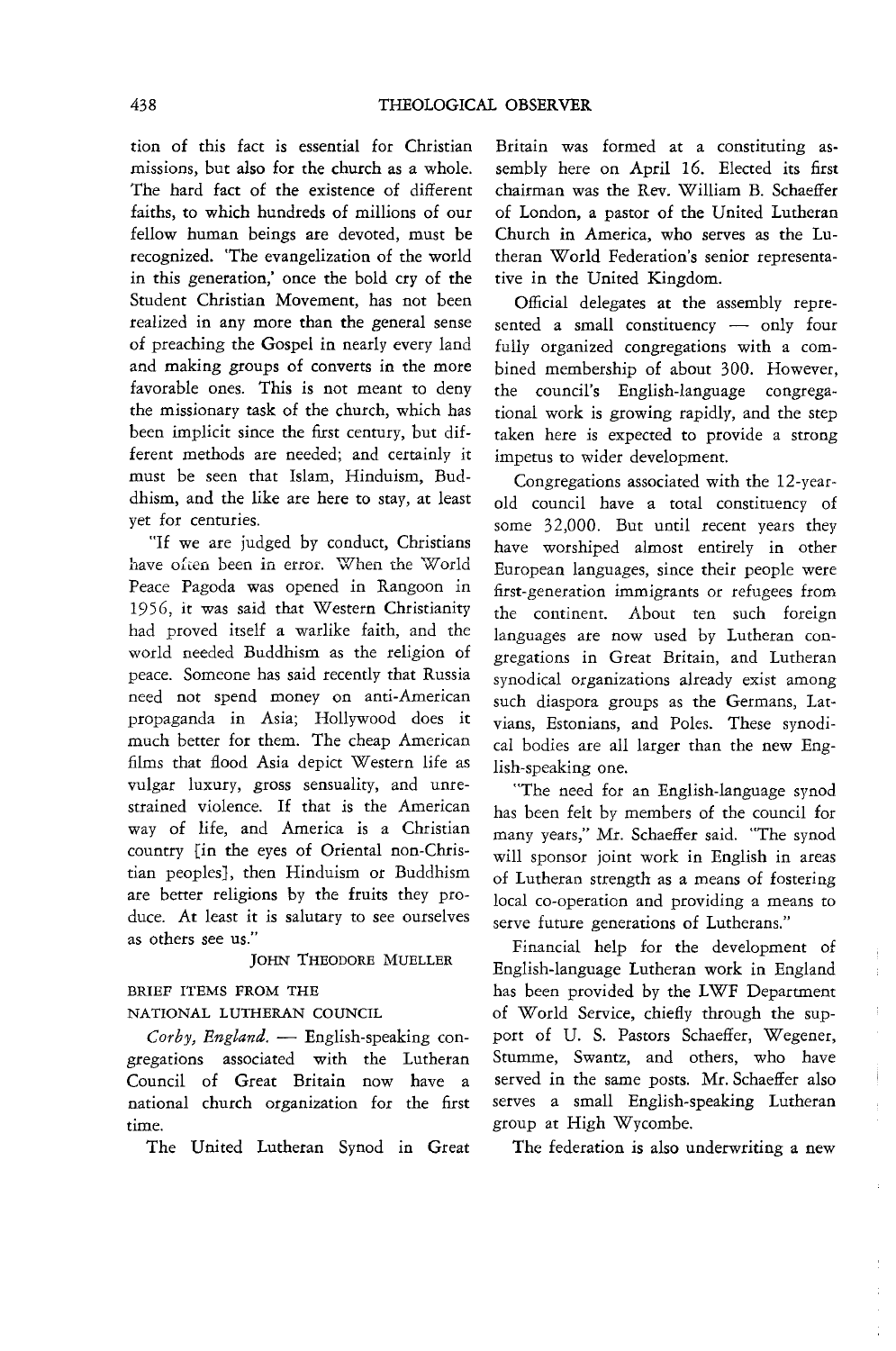English ministry begun last year at Birmingham by a Latvian theological graduate, Aleksandrs Monstovics, and is assisting in the joint establishment of further English work in the Bradford-Leeds area by young Lutheran pastors of several continental nationalities.

Chicago. - The Lutheran School of Theology at Chicago has been chosen as the name of the new seminary being planned through consolidation of existing institutions of the four church bodies merging to form the Lutheran Church in America. The proposed school will succeed Augustana Theological Seminary of the Augustana Lutheran Church, Chicago Lutheran Theological Seminary of the United Lutheran Church in America, Grand View Seminary of the American Evangelical Lutheran Church and Suomi Theological Seminary of the Finnish Evangelical Lutheran Church ( Suomi Synod) .

An interseminary committee planning the consolidation announced here that the new institution will probably begin to function formally by January 1963.

The exact location of the seminary has not been determined, though it has been decided that none of the present locations will be permanently maintained. Augustana's school is presently at Rock Island, Ill., and the Grand View and Suomi seminaries are affiliated with Chicago Lutheran at Maywood, Ill. The committee announced that establishment of the seminary near a university is being considered, but that until adequate facilities can be provided on a single site the institution will function on campuses at both Maywood and Rock Island.

Articles of consolidation and a constitution adopted in March by the interseminary committee are now being forwarded to boards of the four schools and the merging churches for action this spring and summer. If the documents are approved, it is expected the first board of directors of the new school will be elected by the fall of 1962. An enrollment of appproximately 500 is contemplated at the school, which will offer a broad curriculum.

In addition to an undergraduate program leading to the B. D. degree, plans call for graduate courses for master's and doctoral degrees, a program for laymen preparing for service in the church, and continuation of the School of Missions now affiliated with Chicago Lutheran and supported by the ULCA and Augustana.

Augustana Theological Seminary, founded by Swedish Lutheran immigrants, was established in 1860 in Chicago, moved to Paxton, Ill., in 1863, and to Rock Island in 1875. The institution was named Augustana College and Theological Seminary in 1869 and existed as such until 1948, when the college and seminary became separate corporations.

Chicago Lutheran was founded in 1891 on the north side of Chicago and in 1910 was moved to Maywood. The school was established by the General Council of the Evangelical Lutheran Church for the preparation of English-speaking ministers for the Lutheran Church. When the ULCA, of primarily German background, was formed in 1918 it assumed ownership and control.

The Danish Evangelical Lutheran Church established Grand View Seminary in northwestern Wisconsin in 1886. In following years doctrinal differences divided the seminary and eventually the church, and in 1896 the part known as the Danish Lutheran Church (now AELC) established Grand View College and Seminary at Des Moines, Iowa. The college and seminary were separated in 1952, and at its 1959 convention convention the AELC voted to affiliate the seminary with Chicago Lutheran, effective in September 1960.

Suomi College and Theological Seminary was founded in 1896 in Hancock,Mich., by the Suomi Synod. In 1957 the college and seminary were separated, and steps were taken to affiliate the seminary with some larger institution of one of the churches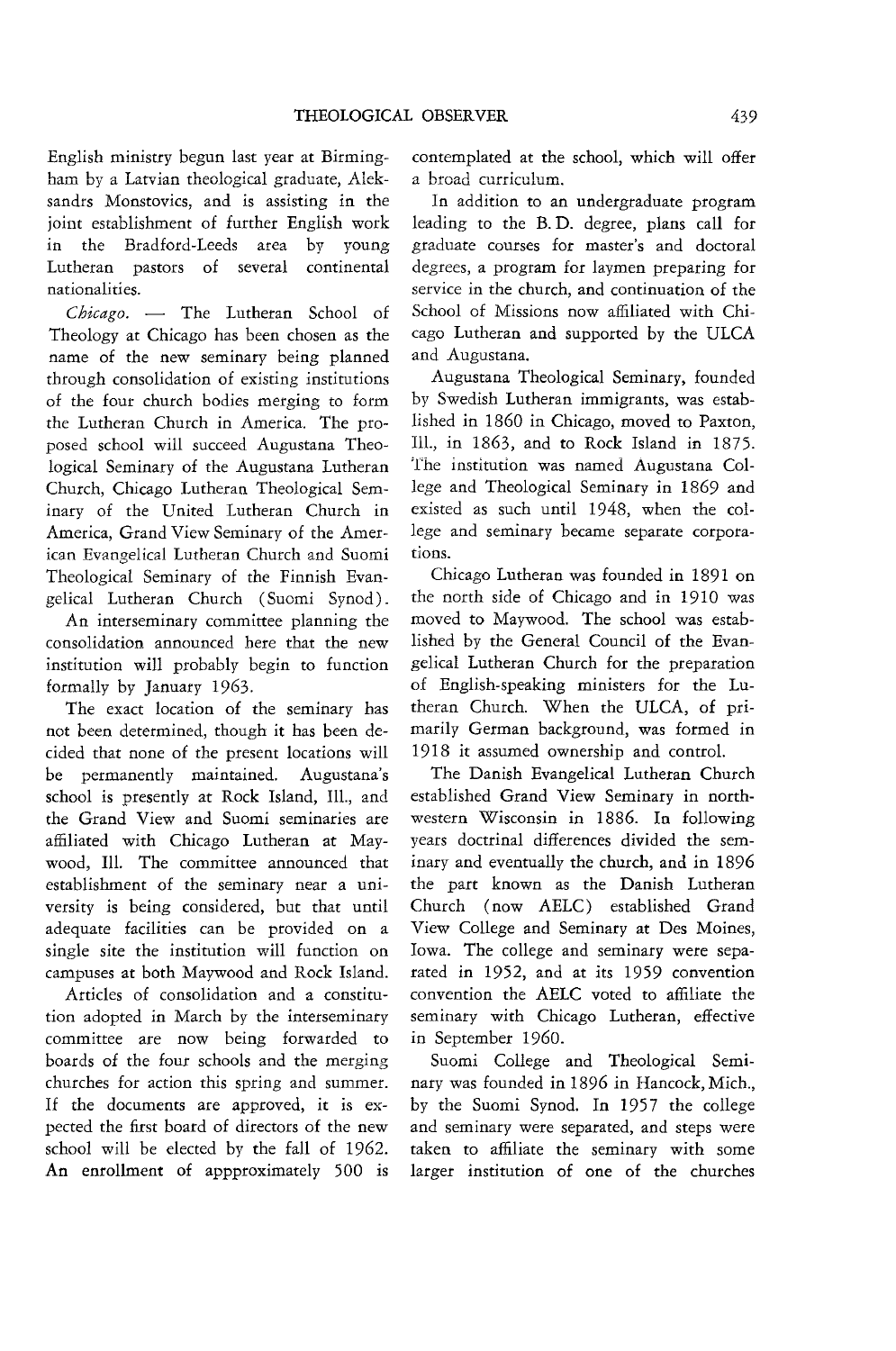merging into the LCA. The following year a proposal recommending affiliation with Chicago Lutheran was adopted, and the seminary began operations on the Maywood campus in September 1958.

*Waverly, Iowa.* A one-year leave of absence has been granted Dr. Karl T. Schmidt, chairman of Wartburg College's Christianity department here, to serve as a theological assistant in editing the new *Lutheran Encyclopedia.* He will work with Dr. Julius Bodensieck, professor of theology at Wartburg Seminary in Dubuque, Iowa, who has been engaged in the project since 1954.

The new encyclopedia, expected to total some two million words, is being published under the auspices of the Lutheran World Federation. A grant of \$10,000 from the Lutheran Brotherhood, fraternal life insurance society, is underwriting the editing of the work.

Dr. Bodensieck worked part time on the project for several years until last fall, when arrangements were made with Wartburg Seminary to secure his services on a full-time basis for 24 months. Dr. Schmidt is scheduled to leave Wartburg College Aug. 1.

It has been hoped the encyclopedia might be completed by the LWF's Helsinki assembly in the summer of 1963, though Dr. Bodensieck has expressed doubts that this will be possible. He requested editorial assistance to speed completion of the work.

The project is expected to result in the most comprehensive and definite international reference work on Lutheran interests, doctrine, and action. Articles are being contributed by more than 700 authorities on such subjects as church history, church polity, theology, liturgy, church art, Lutheran activities in missions, relief and other works of mercy. The Augsburg Publishing House in Minneapolis has agreed to publish the English-language edition. A German edition is also planned.

Loccum, West Germany. - Here Lutheran

theologians and educators from 12 nations criticized the common view that the church rite of confirmation signifies an adolescent's admission to "full" or "adult" membership in the Christian church. Five American Lutherans were among the 40 participants in an international seminar on confirmation sponsored by the Lutheran World Federation, which further rejected the interpretation that confirmation "completes what was begun in Baptism" or that it "marks the termination of a Christian's religious education."

At the four-day meeting ending April 21 they voiced agreement that full and complete membership in the church of Christ comes with Baptism alone. The theologians stressed that for Lutherans confirmation is simply a "baptismal remembrance" - to both the confirmand and the congregation before which he stands a reminder of what happened to them on the day of Baptism. They contrasted this theological concept with that of Roman Catholicism on the one hand, which sees confirmation as completing the grace of Baptism, and with that of certain Protestants on the other, which belittles Baptism by overemphasizing the later personal confession of faith.

They acknowledged that the Lutheran position as they defined it weakened the traditionally strong tie between confirmation and admission to Holy Communion, since every baptized child is entitled to commune, at least theoretically. They noted that in practice the church could refrain from giving boys and girls their first Communion until they had been adequately instructed as to its meaning. But some advocated that the first Communion age should be around 8 or 10 instead of on completion of confirmation preparation at 15.

The seminar was organized by the LWF Commission on Education with the cooperation of the Commission on Theology. It was part of a five-year study on confirmation the former *is* engaged in at the request of the federation's Minneapolis assembly of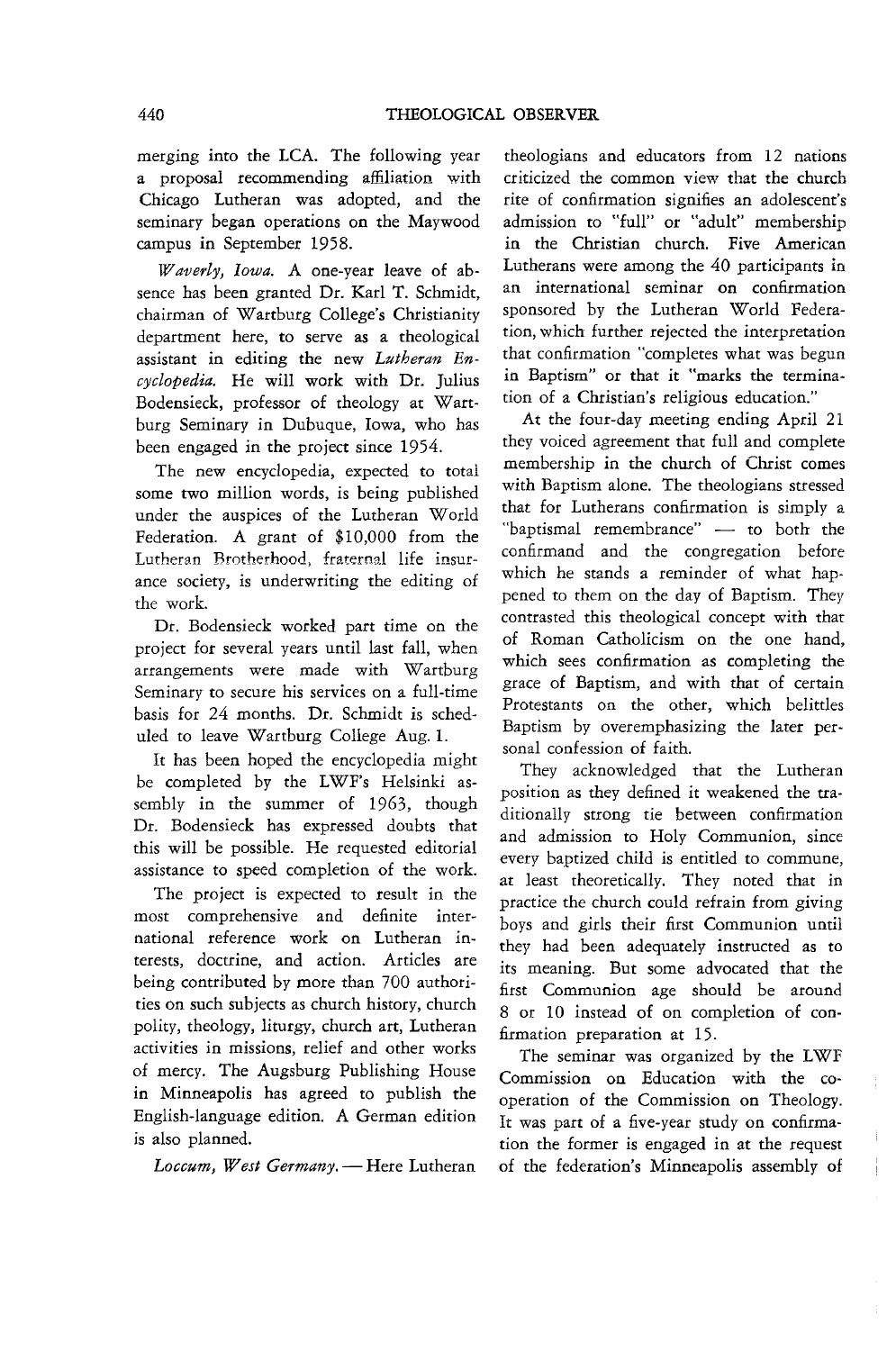1957. It is to be completed in time for a final report to be given at the Helsinki assembly in 1963. In this connection, the lectures and findings of the Loccum seminar will be widely circulated for study.

Oslo. - Strong protests are still voiced in some circles over the recent ordination of the first woman pastor of the (Lutheran) Church of Norway. The Oslo Christian daily *Vart Land* has accused the government of causing a grave situation in the church by authorizing the ordination of Mrs. Ingrid Bjerkas, a 59-year-old theological graduate whose first applications for vacant pastorates were turned down by several parishes. This was like "throwing a flaming torch straight at the altar," a *Vart Land* editorial charged. The paper also emphasized the responsibility of Bishop Kristian Schjelderup of Hamar in officiating on March 19 at the ordination of Mrs. Bjerkas.

The new ordinand, a widow with three grandchildren was finally appointed by the government, on her application, to the parish of Berg on the island of Senja, southwest of Tromso. The parish *is* in the North Halogaland diocese of Bishop Alf Wiig, who had stated earlier that he would "extend a hearty welcome to any woman pastor."

The Bergen Christian daily *Dagen* likewise objected to the precedent-setting move. Other papers were divided. Some expressed hearty approval of the action as a demonstration of broad-mindedness and tolerance, while others counseled caution in breaking with ancient church traditions.

The Central Board of the Clergymen's Association for Bible and Confession published a statement characterizing the ordination of Mrs. Bjerkas as something forced on the church from the outside. The board contended that it went against the whole tradition of the church and the will of the vast majority of its members. It described as an act of disloyalty the assent of "certain churchmen" to introducing women into the

ministry. Except for purely administrative dealings, the people were urged to refrain from any kind of co-operation with a woman pastor. At the same time church members were asked by the board to work for a reorganization of the diaconate of women, which provides for a wide variety of fulltime church services by trained but unordained persons.

The legal ban on the admission of women to the ministry of the national church was lifted by Parliament before the last war. However, there remained a proviso that women could be appointed to pastoral posts only where they were accepted by the local church council. An amendment removing this restriction was passed in 1956.

In the Church of Norway, including its local church councils, there has been stiff opposition to women clergy. For this reason this country's more than 40 women theological graduates have not previously applied for pastoral posts or ordination. Mrs. Bjerkas became the first after completing her studies last year.

The relative strength of the opposition, as compared with that in Sweden, is reflected in the fact that six of Norway's nine Lutheran bishops have made a strong joint declaration against the recent move involving Mrs. Bjerkas. In Sweden, where the law permitting women's ordination is much more recent, the majority of the Lutheran bishops now accept it, at least in principle.

One of the three Norwegian bishops consenting to the acceptance of women pastors, Bishop Wiig, will retire on Sept. 1, leaving the supervision of Mrs. Bjerkas' work to his successor, not yet named.

The acceptance of women pastors by Bishop Tord Godal of Nidaros (Trondheim) is one of principle only. For practical reasons he has expressed the opinion that the time is not ripe. "An ordination (of a woman), with the consequences it involves," he said, "will in practice cause many